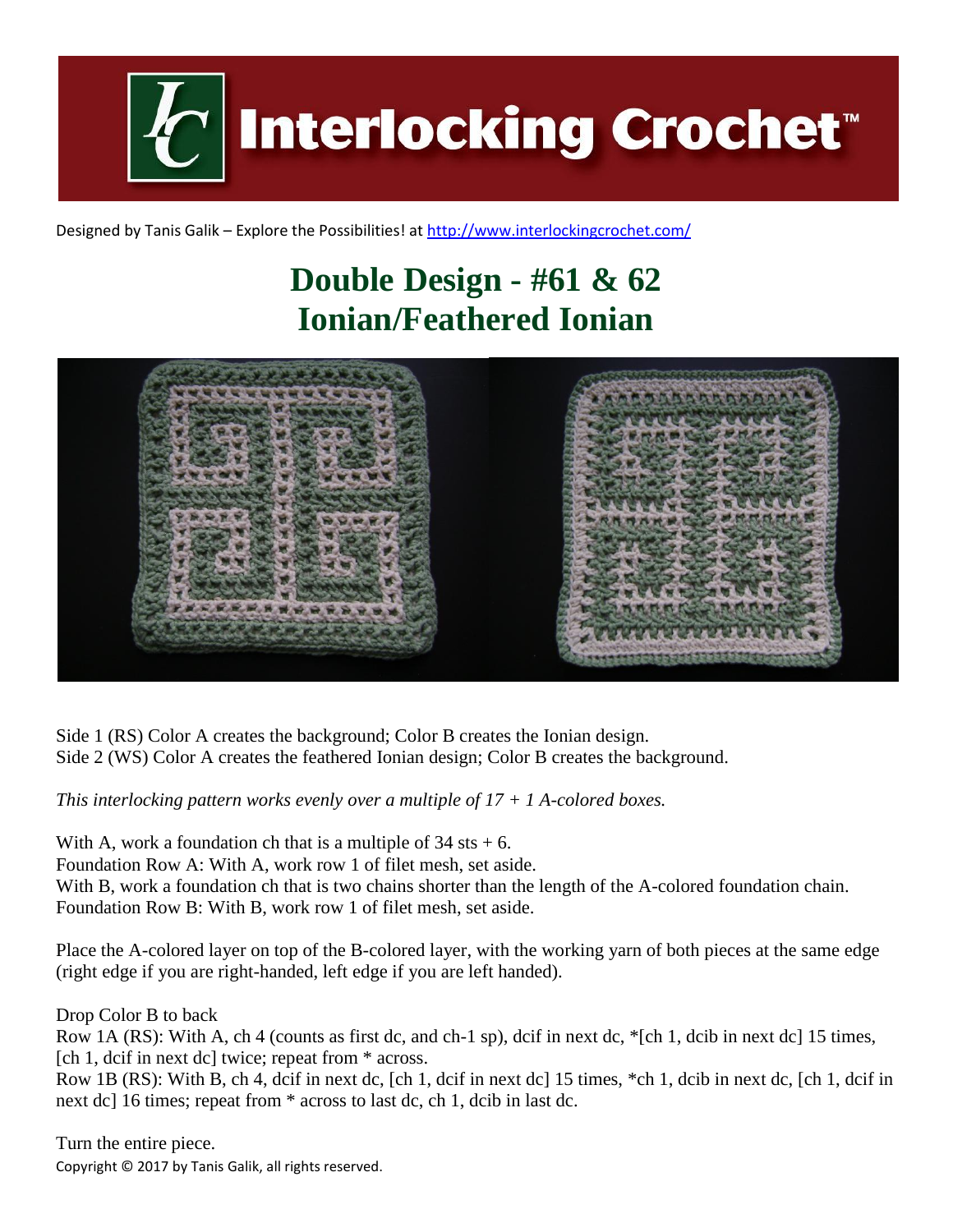Drop Color B to front

Row 2A (WS): With A, ch 4, dcib in next dc, \*[ch 1, dcif in next dc] 15 times, [ch 1, dcib in next dc] twice; repeat from \* across.

Row 2B (WS): With B, ch 4, dcib in next dc, ch 1, dcib in next dc, \*{[ch 1, dcif in next dc] 5 times, [ch 1, dcib in next dc] twice} twice, ch 1, dcif in next dc, [ch 1, dcib in next dc] twice; repeat from \* across to last 15 dc,  $\{\lceil \text{ch } 1, \text{dcif in next del } 5 \text{ times. } \lceil \text{ch } 1, \text{dcib in next del twice } \}$  twice, ch 1, dcif in last dc.

Turn the entire piece.

Drop Color B to back

Row 3A (RS): With A, ch 4, dcif in next dc, \*{ch 1, dcib in next dc, [ch 1, dcif in next dc] 6 times} twice, ch 1, dcib in next dc, [ch 1, dcif in next dc] twice; repeat from \* across.

Row 3B (RS): With B, ch 4, dcif in next dc, ch 1, dcif in next dc, \*{[ch 1, dcib in next dc] 5 times, [ch 1, dcif in next dc] twice} twice, ch 1, dcib in next dc, [ch 1, dcif in next dc] twice; repeat from \* across to last 15 dc, {[ch 1, dcib in next dc] 5 times, [ch 1, dcif in next dc] twice} twice, ch 1, dcib in last dc.

Turn the entire piece.

Drop Color B to front

Row 4A (WS): With A, ch 4, dcib in next dc, \*{ch 1, dcif in next dc, [ch 1, dcib in next dc] twice, [ch 1, dcif in next dc] twice, [ch 1, dcib in next dc] twice} twice, ch 1, dcif in next dc, [ch 1, dcib in next dc] twice; repeat from \* across.

Row 4B (WS): With B, ch 4, dcib in next dc, ch 1, dcib in next dc, \*{ch 1, dcif in next dc, [ch 1, dcib in next dc] 3 times, ch 1, dcif in next dc, [ch 1, dcib in next dc] twice} twice, ch 1, dcif in next dc, [ch 1, dcib in next dc] twice; repeat from \* across to last dc, ch 1, dcif in last dc.

Turn the entire piece.

Drop Color B to back

Row 5A (RS): With A, ch 4, dcif in next dc, \*{ch 1, dcib in next dc, [ch 1, dcif in next dc] twice, [ch 1, dcib in next dc] twice, [ch 1, dcif in next dc] twice} twice, ch 1, dcib in next dc, [ch 1, dcif in next dc] twice; repeat from \* across.

Row 5B (RS): With B, ch 4, dcif in next dc, ch 1, dcif in next dc, \*[ch 1, dcib in next dc] twice, [ch 1, dcif in next dc] twice, ch 1, dcib in next dc, [ch 1, dcif in next dc] twice, ch 1, dcib in next dc, [ch 1, dcif in next dc] twice, [ch 1, dcib in next dc] twice, [ch 1, dcif in next dc] twice, ch 1, dcib in next dc, [ ch 1, dcif in next dc] 12 times; repeat from \* across to last 15 dc, [ch 1, dcib in next dc] twice, [ch 1, dcif in next dc] twice, ch 1, dcib in next dc, [ch 1, dcif in next dc] twice, ch 1, dcib in next dc, [ch 1, dcif in next dc] twice, [ch 1, dcib in next dc] twice, [ch 1, dcif in next dc] twice, ch 1, dcib in last dc.

Turn the entire piece.

#### Drop Color B to front

Row 6A (WS): With A, ch 4, dcib in next dc, \*ch 1, dcif in next dc, [ch 1, dcib in next dc] 3 times, ch 1, dcif in next dc, [ch 1, dcib in next dc] twice, ch 1, dcif in next dc, [ch 1, dcib in next dc] twice, ch 1, dcif in next dc, [ch 1, dcib in next dc] 3 times, ch 1, dcif in next dc, [ch 1, dcib in next dc] twice ; repeat from \* across.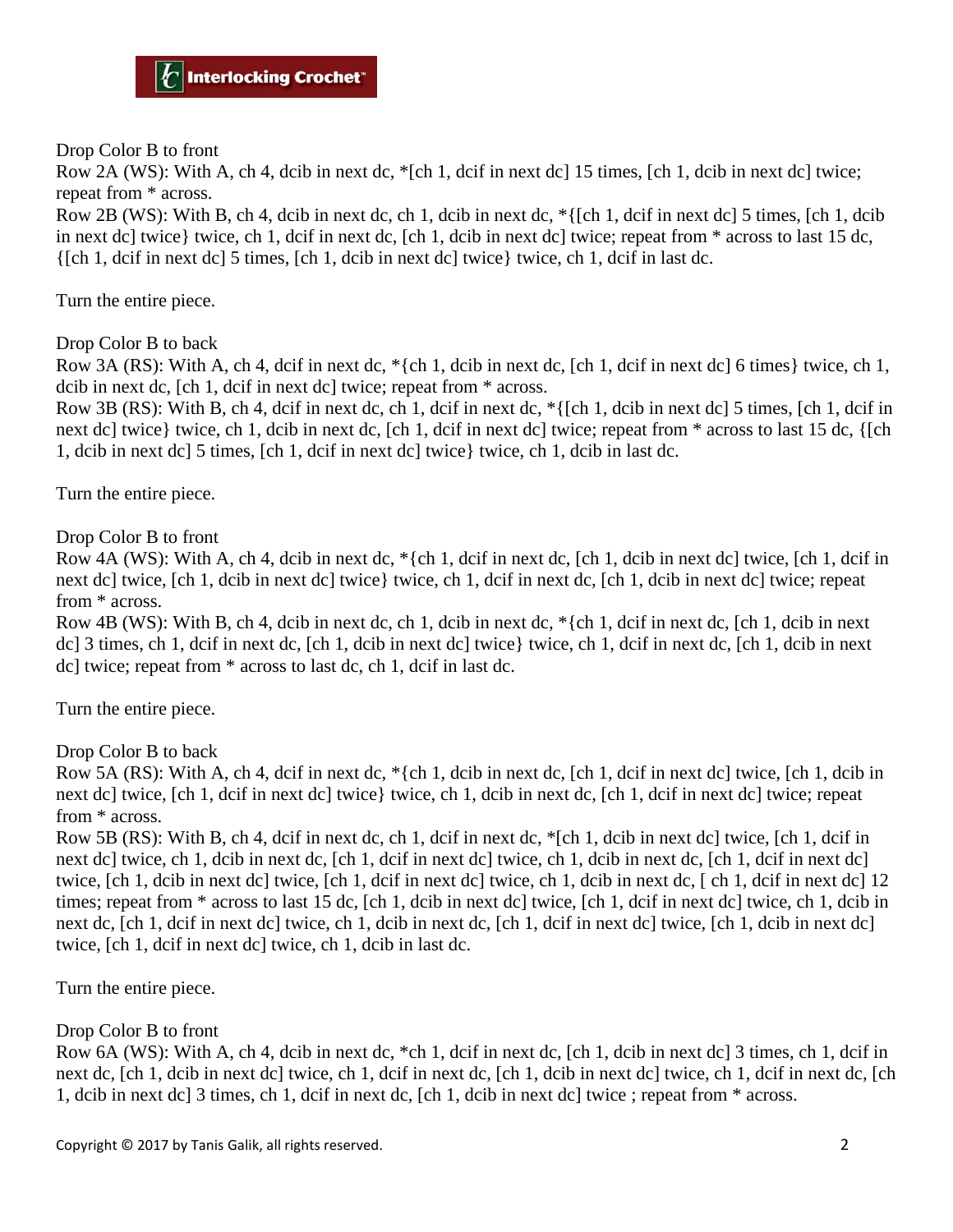### $\left| C \right|$  Interlocking Crochet $^{\circ}$

Row 6B (WS): With B, ch 4, dcib in next dc, ch 1, dcib in next dc, \*[ch 1, dcif in next dc] twice, [ch 1, dcib in next dc] twice, ch 1, dcif in next dc, [ch 1, dcib in next dc] twice, ch 1, dcif in next dc, [ch 1, dcib in next dc] twice, [ch 1, dcif in next dc] twice, [ch 1, dcib in next dc] twice, ch 1 dcif in next dc, [ch 1, dcib in next dc] twice; repeat from \* across to last 15 dc, [ch 1, dcif in last dc] twice, {[ch 1, dcib in next dc] twice, ch 1, dcif in next dc} twice, [ch 1, dcib in next dc] twice, [ch 1, dcif in next dc] twice, [ch 1, dcib in next dc] twice, ch 1, dcif in last dc.

Turn the entire piece.

Drop Color B to back

Row 7A (RS): With A, ch 4, dcif in next dc, \*[ch 1, dcib in next dc] 5 times, [ch 1, dcif in next dc] twice, ch 1, dcib in next dc, [ch 1, dcif in next dc] twice, [ch 1, dcib in next dc] 5 times, [ch 1, dcif in next dc] twice; repeat from \* across.

Row 7B (RS): With B, ch 4, dcif in next dc, [ch 1, dcif in next dc] 5 times, \*ch 1, dcib in next dc, [ch 1, dcif in next dc] twice, ch 1, dcib in next dc, [ch 1, dcif in next dc] 6 times, ch 1, dcib in next dc, [ch 1, dcif in next dc] 6 times; repeat from \* across to last 11 dc, ch 1, dcib in next dc, [ch 1, dcif in next dc] twice, ch 1, dcib in next dc, [ch 1, dcif in next dc] 6 times, ch 1, dcib in last dc.

Turn the entire piece.

Drop Color B to front

Row 8A (WS): With A, ch 4, dcib in next dc, \*[ch 1, dcif in next dc] 5 times, [ch 1, dcib in next dc] twice, ch 1, dcif in next dc, [ch 1, dcib in next dc] twice, [ch 1, dcif in next dc] 5 times, [ch 1, dcib in next dc] twice; repeat from \* across.

Row 8B (WS): With B, ch 4, dcif in next dc, [ch 1, dcif in next dc] 6 times, \*[ch 1, dcib in next dc] twice, [ch 1, dcif in next dc] 15 times; repeat from  $*$  across to last 10 dc, [ch 1, dcib in next dc] twice, [ch 1, dcif in next dc] 8 times.

Turn the entire piece.

Drop Color B to back

Row 9A (RS): With A, ch 4, dcif in next dc, [ch 1, dcif in next dc] 7 times, \*ch 1, dcib in next dc, [ch 1, dcif in next dc] 16 times; repeat from  $*$  across to last 10 dc, ch 1, dcib in next dc, [ch 1, dcif in next dc] 9 times. Row 9B (RS): With B, ch 4, dcib in next dc, [ch 1, dcib in next dc] 6 times, \*[ch 1, dcif in next dc] twice, [ch 1, dcib in next dc] 15 times; repeat from  $*$  across to last 10 dc, [ch 1, dcif in next dc] twice, [ch 1, dcib in next dc] 8 times.

Turn the entire piece.

Drop Color B to front

Row 10A (WS): With A, ch 4, dcib in next dc, \*[ch 1, dcif in next dc] 5 times, [ch 1, dcib in next dc] twice, ch 1, dcif in next dc, [ch 1, dcib in next dc] twice; repeat from \* across to last 7 dc, [ch 1, dcif in next dc] 5 times, [ch 1, dcib in next dc] twice.

Row 10B (WS): With B, ch 4, dcib in next dc, [ch 1, dcib in next dc] 5 times, \*ch 1, dcif in next dc, [ch 1, dcib in next dc] twice, ch 1, dcif in next dc, [ch 1, dcib in next dc] 6 times; repeat from \* across to last 11 dc, ch 1, dcif in last dc, [ch 1, dcib in next dc] twice, ch 1, dcif in next dc, [ch 1 dcib in next d] 6 times, ch 1, dcif in last dc.

Copyright © 2017 by Tanis Galik, all rights reserved. 3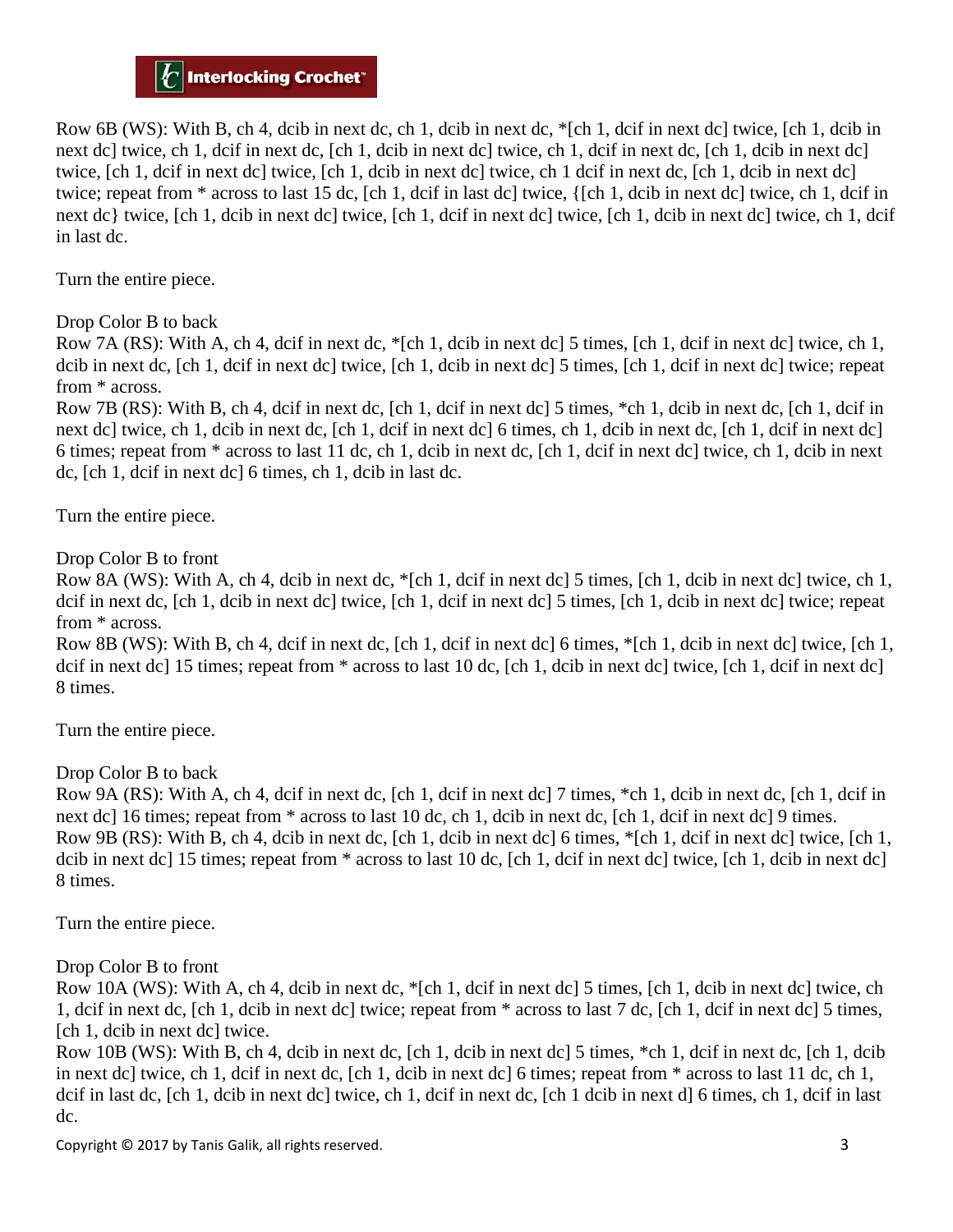Turn the entire piece.

Drop Color B to back

Row 11A (RS): With A, ch 4, dcif in next dc,  $\frac{*}{ }$  [ch 1, dcib in next dc] 5 times, [ch 1, dcif in next dc] twice, ch 1, dcib in next dc, [ch 1, dcif in next dc] twice, [ch 1, dcib in next dc] 5 times, [ch 1, dcif in next dc] twice; repeat from \* across.

Row 11B (RS): With B, ch 4, dcif in next dc, ch 1, dcif in next dc, \*[ch 1, dcib in next dc] twice, [ch 1, dcif in next dc] twice, ch 1, dcib in next dc, [ch 1, dcif in next dc] twice, ch 1, dcib in next dc, [ch 1, dcif in next dc] twice, [ch 1, dcib in next dc] twice, [ch 1, dcif in next dc] twice, ch 1, dcib in next dc, [ch 1, dcif in next dc] twice; repeat from \* across to last 15 dc, [ch 1, dcib in next dc] twice, {[ch 1, dcif in next dc] twice, ch 1, dcib in next dc} twice, [ch 1, dcif in next dc] twice, [ch 1, dcib in next dc] twice, [ch 1, dcif in next dc] twice, ch 1, dcib in last dc.

Turn the entire piece.

#### Drop Color B to front

Row 12A (WS): With A, ch 4, dcib in next dc, \*ch 1, dcif in next dc, [ch 1, dcib in next dc] 3 times, ch 1, dcif in next dc, [ch 1, dcib in next dc] twice, ch 1, dcif in next dc, [ch 1, dcib in next dc] twice, ch 1, dcif in next dc, [ch 1, dcib in next dc] 3 times, ch 1, dcif in next dc, [ch 1, dcib in next dc] twice; repeat from \* across. Row 12B (WS): With B, ch 4, dcib in next dc, ch 1, dcib in next dc, \*[ch 1, dcif in next dc] twice, [ch 1, dcib in next dc] twice, ch 1, dcif in next dc, [ch 1, dcib in next dc] twice, ch 1, dcif in next dc, [ch 1, dcib in next dc] twice, [ch 1, dcif in next dc] twice, [ch 1, dcib in next dc] twice, ch 1, dcif in next dc, [ch 1, dcib in next dc] twice, [ch 1, dcif in next dc] twice; repeat from \* across to last 13 dc, {[ch 1, dcib in next dc] twice, ch 1, dcif in next dc} twice, [ch 1, dcib in next dc] twice, [ch 1, dcif in next dc] twice, [ch 1, dcib in next dc] twice, ch 1, dcif in last dc.

Turn the entire piece.

Drop Color B to back

Row 13A (RS): With A, ch 4, dcif in next dc,  $*\{ch 1$ , dcib in next dc,  $[ch 1, \text{dcif}$  in next dc $]$  twice,  $[ch 1, \text{dcib}$  in next dc] twice, [ch 1, dcif in next dc] twice} twice, ch 1, dcib in next dc, [ch 1, dcif in next dc] twice; repeat from \* across.

Row 13B (RS): With B, ch 4, dcif in next dc, ch 1, dcif in next dc,  $\{ch 1, deib in next dc, [ch 1, deif in next dc]$ 3 times, ch 1, dcib in next dc, [ch 1, dcif in next dc] twice} twice; repeat from \* across to last dc, ch 1, dcib in last dc.

Turn the entire piece.

Drop Color B to front

Row 14A (WS): With A, ch 4, dcib in next dc, \*{ch 1, dcif in next dc, [ch 1, dcib in next dc] twice, [ch 1, dcif in next dc] twice, [ch 1, dcib in next dc] twice} twice, ch 1, dcif in next dc, [ch 1, dcib in next dc] twice; repeat from \* across.

Row 14B (WS): With B, ch 4, dcib in next dc, ch 1, dcib in next dc, \*{[ch 1, dcif in next dc] 5 times, [ch 1, dcib in next dc] twice} twice, ch 1, dcif in next dc, [ch 1, dcib in next dc] twice; repeat from \* across to last 15 dc, {[ch 1, dcif in next dc] 5 times, [ch 1, dcib in next dc] twice} twice, ch 1, dcif in last dc.